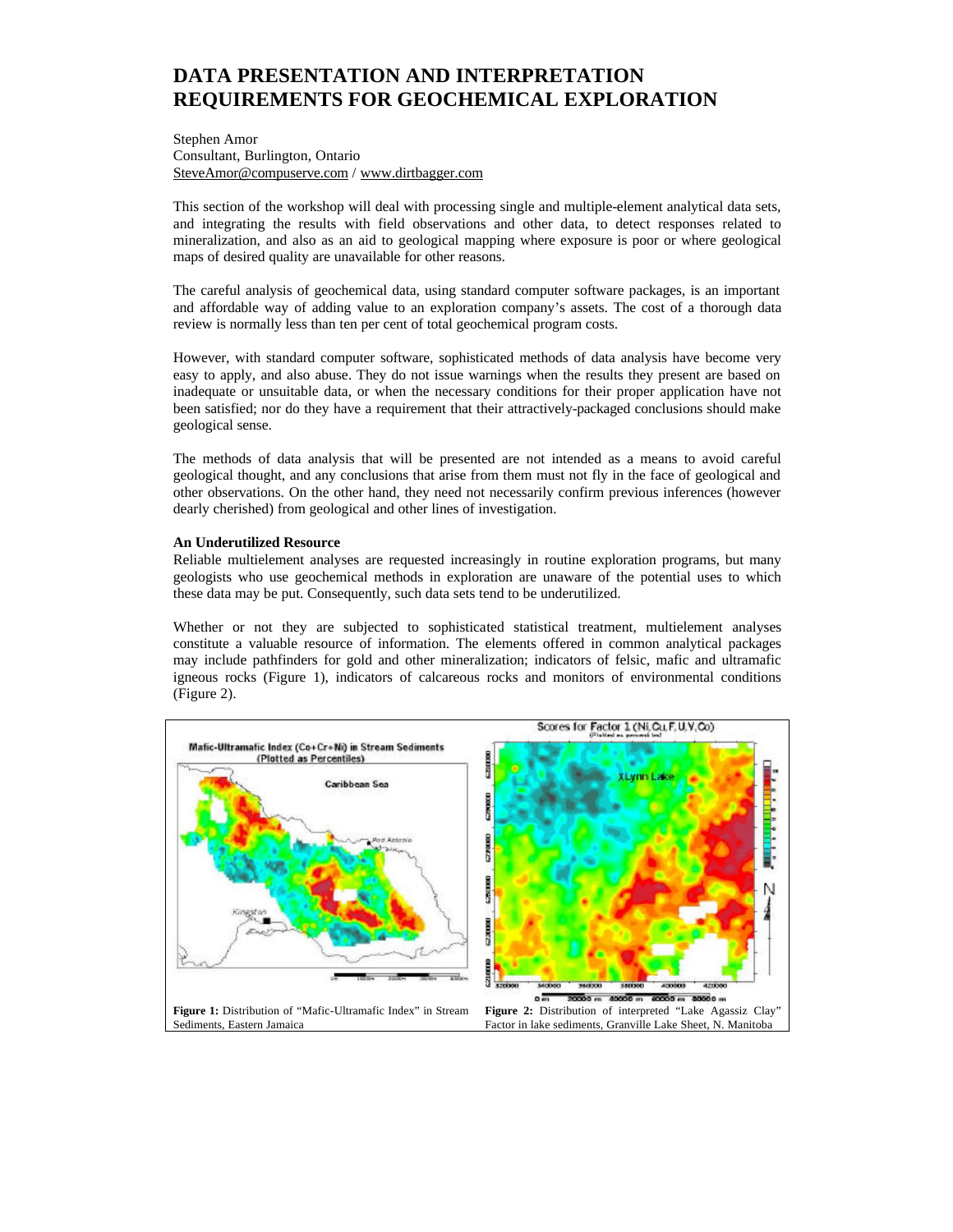## **Checking Data Integrity**

The truth of the expression "garbage in, garbage out" is nowhere more vividly demonstrated than in data analysis. A significant proportion of the time expended on any interpretation exercise is (or should be) taken up with checking the integrity of the data set. Typically, a file of geochemical data may contain shortcomings such as missing analyses recorded as zeros; "undetectable" values expressed as zeros, inequalities or negative numbers; displaced or mixed columns of analyses and coordinates, and quality-assurance data that has not removed from the main data set for separate evaluation.

### **Data Transformations**

Many statistical techniques are *parametric*; that is, they require the fulfilment of certain assumptions about the data for any conclusions derived from them to be valid. The most important of these is that the frequency distribution of every variable conform to a Normal distribution. Furthermore, the distribution should be free of outliers, and less than 30% of the analyses for each element should be exceeded by the analytical detection limit. This problem, known as *censoring*, is not so serious in the calculation of non-parametric statistics like percentiles, which are a very powerful method of dealing with univariate geochemical data.

It is therefore, necessary to inspect the frequency distributions of the elements in a geochemical data set, and apply appropriate transformations prior to data analysis, or in some cases to omit certain elements altogether. This apparently tedious process can be expedited with good organization, and practice.

### **Apples and Oranges**

Just as it is not meaningful to generalize about the acidity of apples and oranges collectively (since the latter are, in general, considerably more acid than the former) it is not meaningful to generalize about the Cr content of a suite of volcanic rock samples if it is known that the volcanic rocks range in composition from basalt through rhyolite.

The response to mineralization is in many cases very subtle, compared to much stronger responses due to differences in the lithology from which the sample material is derived, or the position in the soil profile from which the sample was collected, to name but two. The latter problem is particularly acute in the thick lateritic profiles in which so much exploration has been carried out over the last few years.

In these circumstances interpretation is aided greatly if the collectors of the samples make and record certain key characteristics of the material they are sampling and the site from which it is collected. This need not be a difficult or time-consuming exercise and literate, locally-recruited employees can be trained to carry it out. When interpretation takes place, the data set can be broken down into major lithological, pedological and other subsets. If information regarding mapped geology is available, the principal source lithology associated with each sample can be incorporated into the database at a later stage, prior to interpretation. The removal of the very strong geochemical signal associated with variable source lithologies and soil types enables more subtle signals, possibly arising from mineralization, to be detected more readily.

### **The Identification of Anomalies**

The principal aim of geochemical exploration remains the detection of variations in the composition of naturally-occurring materials related to the presence or proximity of a potentially economic mineral deposit. Such responses are best recognized during routine exploration if they can be measured beforehand in material, of the type that will be sampled in the main survey, in the vicinity of a known mineralized occurrence of the type sought. This is the essential function of an *Orientation Survey* which has no equal as a means of establishing cutoffs or *thresholds* by which the economic significance of geochemical data can be assessed.

In the common, often unavoidable absence of orientation information it is necessary to examine the data themselves for unusual behaviour and this leads to the concept of the *Anomaly*. Various ways of identifying geochemical anomalies, for which the more cumbersome term "areas meriting follow-up" is nevertheless more precise, will be described and ranked as to their effectiveness. An example of an anomaly map, based on published data and suitable for first-pass identification of follow-up targets, is shown in Figure 3.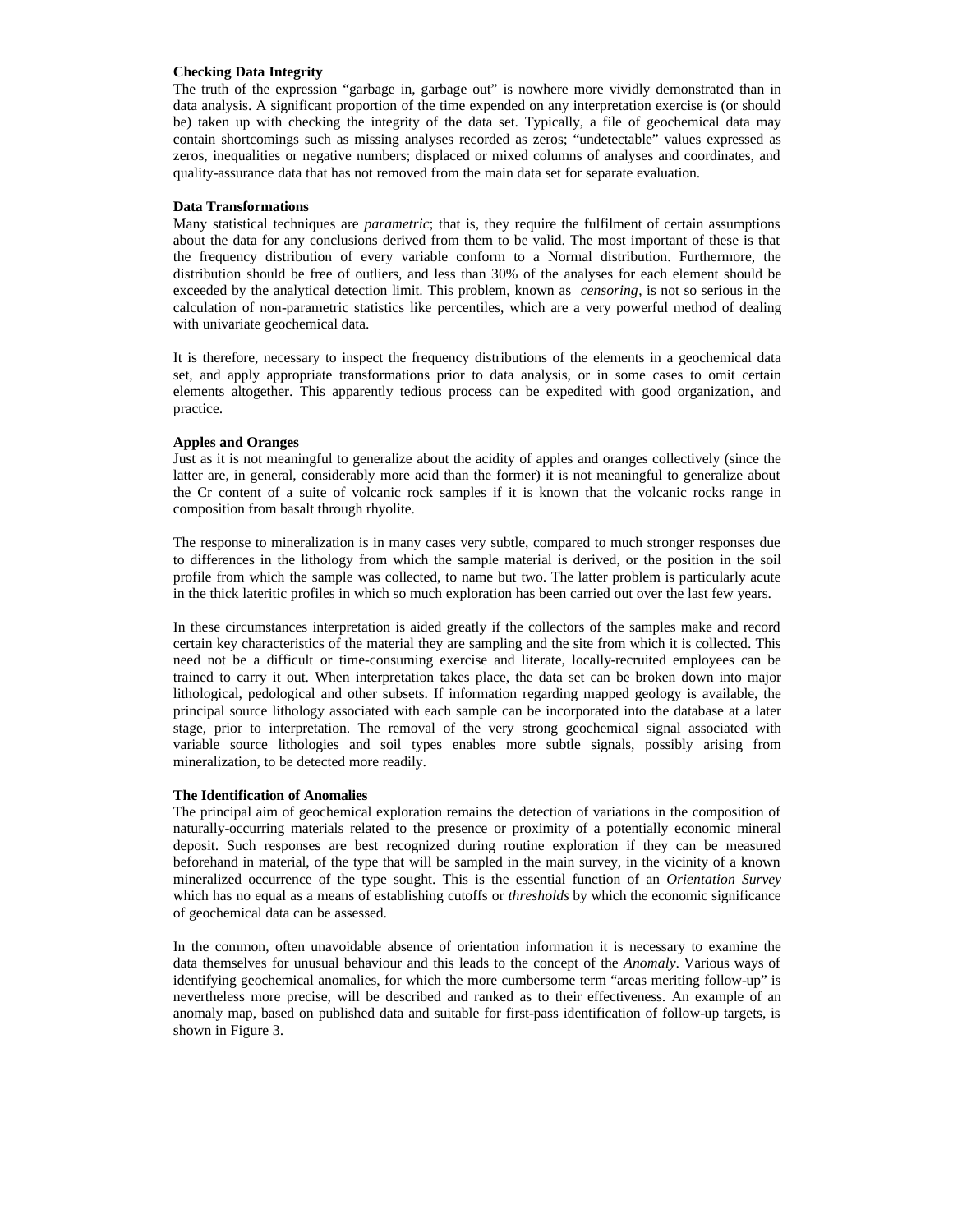

Red circles indicate values exceeding 97.5-percentile (140 ppm Cu); green circles indicate values exceeding 90-percentile (84 ppm Cu). Data from GSC Open File 2175

# **Multielement Indices**

Methods exist for dealing with multielement data that do not involve multivariate statistics in the strict sense of the term. The calculation of multielement indices is an example of how the element associations described above can be applied to optimize the response to certain mineralization types, or important lithologies. An example of a map showing the distribution of such an index was given in Figure 1.

A spreadsheet application enables these calculations to be readily performed on large data sets. To deal with the "apples-and-oranges" problem described above, the values of each variable can be normalized or converted to percentiles of the overall population, or of subpopulations based on observable criteria such as mapped geology or regolith type.

While indices are useful in many situations, they are an example of an alluring method that can lead to meaningless or even misleading results, if attention is not paid to geological and geochemical realities.

### **Multivariate Statistical Methods**

Computer processing is mandatory in the application of most multivariate statistical methods as it would be prohibitively difficult and time-consuming to undertake it manually. These techniques can be usefully applied without detailed understanding of the underlying mathematics, although some understanding of how they work (and the circumstances under which they do not) is advantageous. The key to the understanding of many of these apparently complex methods lies in the graphical demonstration of a 2D (bivariate) situation and its intuitive extension into higher dimensions ("hyperspace").

The field of multivariate analysis is very broad, and the discussion of every one of the techniques can be taken to the point where almost every geologist's mathematical ability is inadequate to deal with it. Furthermore, most multivariate software packages come with a variety of options which make it difficult for a new user to know how to proceed. It is important that the user have some knowledge of how a statistical technique works, if only so that situations may be identified where it will not do so.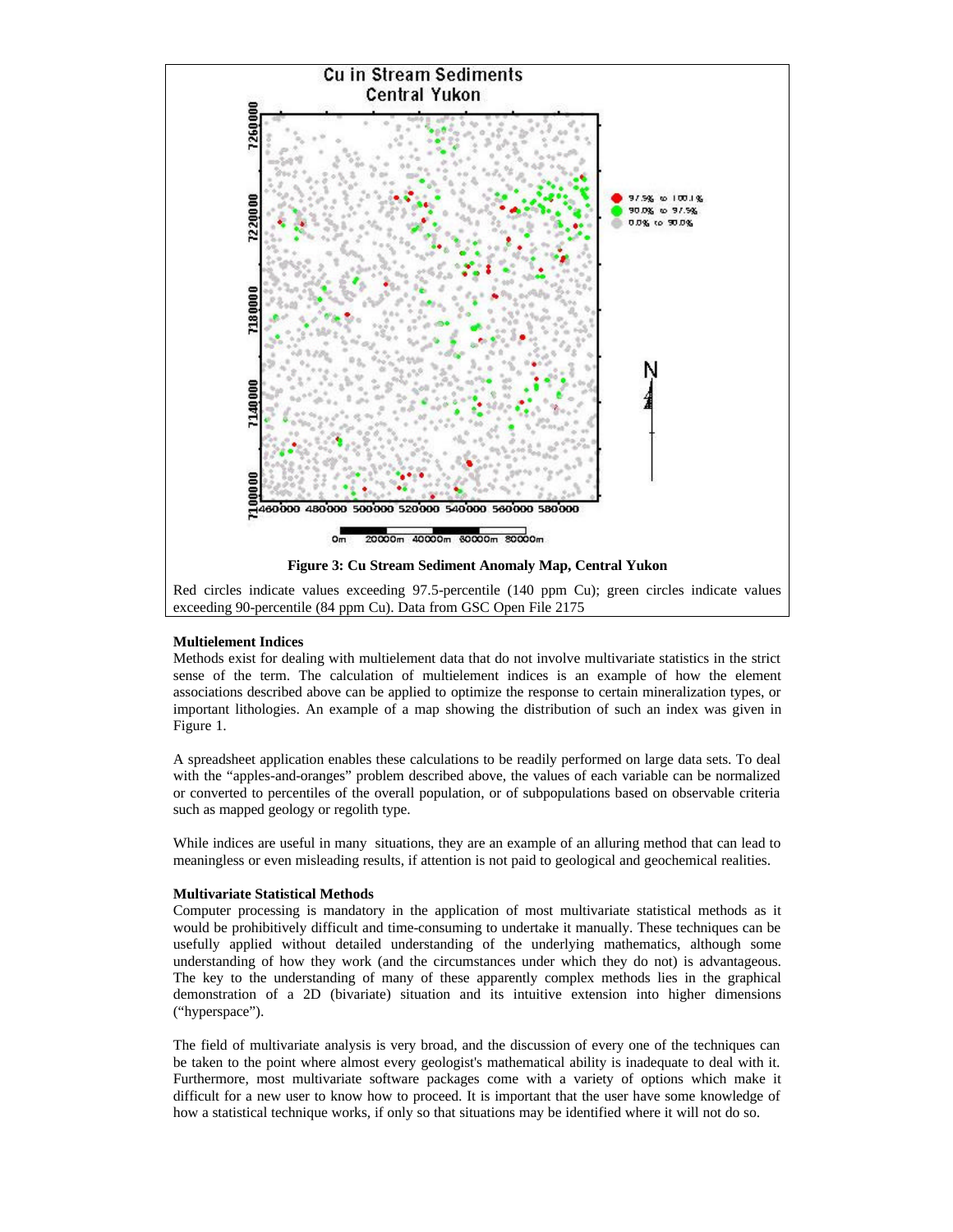When deriving any kind of summary statistics, multivariate or otherwise, from a large data set it is important to decide whether the feature sought constitutes a statistical rarity in the sampled population. In a regional drainage survey, for example, the major controls on each sample's composition are likely to consist of gross lithological and surficial or environmental agencies. The predominant element associations (factors), sample associations (clusters) or inter-element and intersample relationships of other kinds, like regression equations, are likely to reflect these controls, and unlikely to reveal much about mineralization, if its presence is manifested in only a few samples. On the other hand, in the follow-up survey of a previously-defined anomaly, the presence or proximity of mineralization is more likely to exert a discernible influence on the data as a whole.

### **Regression Analysis**

In the case of simple linear regression, a set of bivariate data, expressed graphically as an X-Y plot, is fitted with a straight line, that may or may not pass through the origin. This line represents the best estimate of the relationship between what is termed the *dependent* variable (which is normally plotted on the y-axis) and the *independent* variable (x-axis) though no cause-and-effect relationship need be implied. Polynomial regression involves the fitting of a curve, rather than a straight line, to the scatterplot, while multiple regression involves the admission of more than one independent variable; this is analogous to fitting a surface, rather than a line, to a set of points in three (or more) dimensions.

While the observation that a relationship can be established between two geochemical variables may be of academic interest, the principal advantage of regression analysis is in the isolation, in each sample, of the residual component of the dependent variable that cannot be predicted from the independent variable(s). A positive residual value indicates that the dependent variable is higher than predicted, while a negative value indicates that it is lower.

#### **R-mode Factor Analysis**

A typical multielement data set may consist of analyses for up to 30 different elements, but it is unlikely that these elements were emplaced by 30 different element-specific processes. Furthermore, the amount of a particular element in a sample is unlikely to be the result of only one process acting on the sample material. The strength of the correlations between certain elements in most naturallyoccurring media bears witness to this.

*Factor Analysis* is a general term given to a variety of related techniques which seek to identify a limited number of controls on a much greater number of observational variables. These are modelled in the form of linear combinations of those variables, termed *factors*. In geochemistry, it is reasonable to suppose that such factors will be more closely related to the processes that have acted on the medium in question, than are the individual elements. Unlike the multielement indices described above, the relative importances or *loadings* of the individual elements in the factors are determined empirically from the data, rather than from preconceived notions regarding their importance. However, the significance of a particular factor may be interpreted *subsequently* in the light of the relationship between its characteristic elements, and the natural processes under which they are known to be mobile.

For each factor, a *factor score*, quantifying the influence of the factor in each sample, can be calculated. Factor scores can be plotted and contoured like any geochemical variable and it is often from their areal distribution that the most useful conclusions can be made.

Figure 4 shows the distribution of Zn in stream sediments from the Bathurst District of New Brunswick, based on data released by the Geological Survey of Canada. When factor analysis was applied to these data, Zn showed strong loadings in three factors and it was concluded that three principal agencies were responsible for contributing the metal to the stream sediment: bedrock lithology (not shown here) whose representative factor was strongly loaded in Ni, Cr, Ba, Co, Zn, Cu, and Mn; mineralization of VHMS affinity (factor loaded in cold-extractable heavy metal, Zn, As, Cu and Pb; Figure 5); and replacement-type mineralization (Ag, Pb, As, Zn, Cu; Figure 6). Distinguishing between the effects of these agencies was not possible on the basis of the Zn results alone.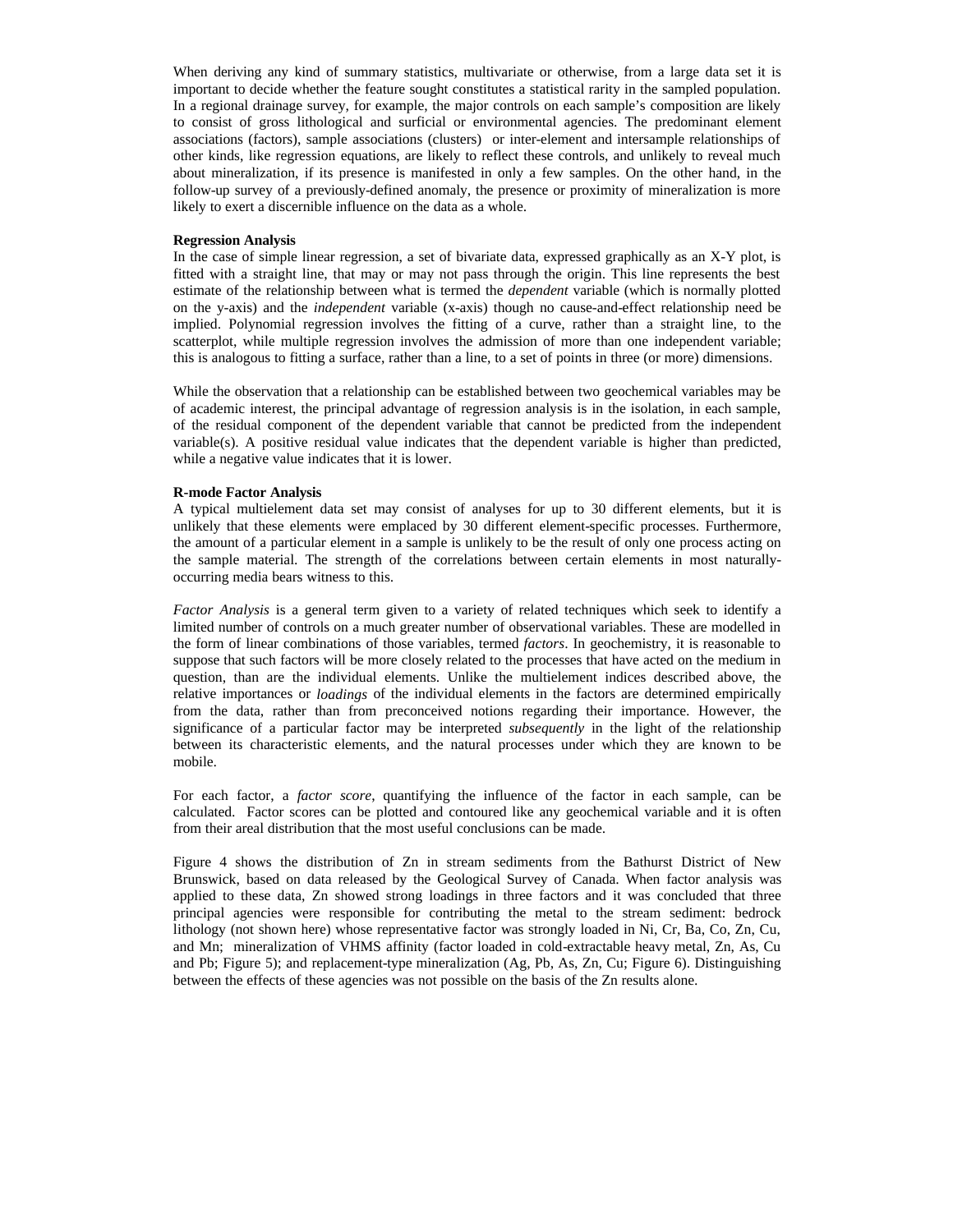

It is stressed that the factors themselves only rarely model the mineralization process, or the dispersion of its products, unless the data are from a detailed follow-up survey. However, a combination of factor and regression analysis can separate the component of an element's concentration level that is attributable to the processes modelled by the factors, from the *residual* component that cannot; this latter component may, in a few samples, be related to mineralization.

### **Discriminant Analysis**

Most geochemical variables are measured on a continuous ratio scale. However, their ultimate function for the explorationist is as an aid to converting them to categorical variables, which may have as few as two values (do we follow this up, or not?) or more (from which lithology does this sample appear to be derived?).

These problems can be dealt with by discriminant analysis. This method is applied to situations where there are previously-defined "training sets" representing classes which differ in some important, observable and important characteristic. From the multivariate observations that make up these training sets, a series of *discriminant functions* are derived, one per defined class. Solution of the functions for the data on a single sample yields an series of indices known as *discriminant scores.* The class whose discriminant score is highest is the one to which that sample is assigned.

The method is useful in two-group situations where suitable training sets are available and it is necessary to discriminate and classify "mineralized" and "unmineralized" or "altered" and "unaltered" samples, where these characteristics are not observable directly in routine samples. The method is also